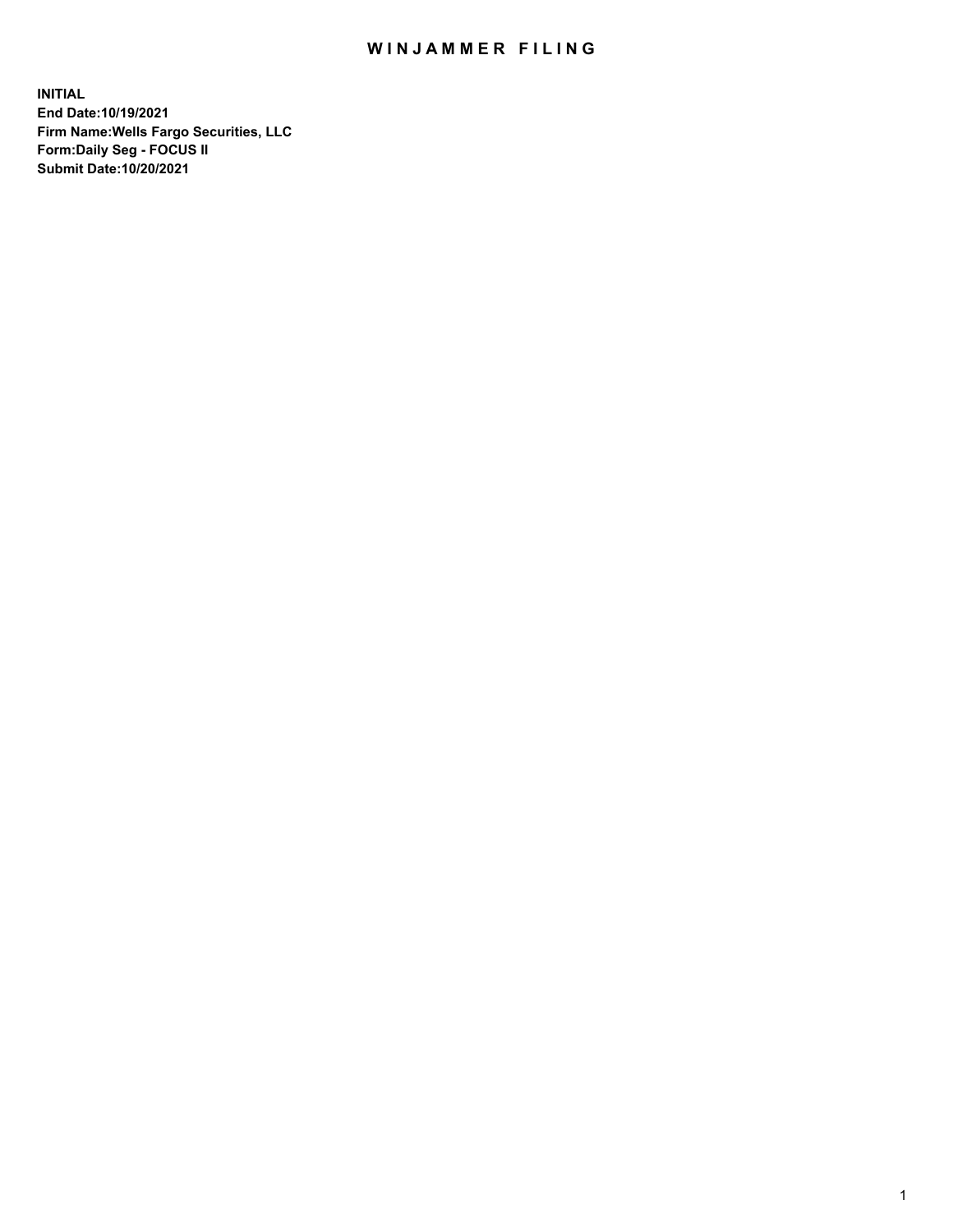**INITIAL End Date:10/19/2021 Firm Name:Wells Fargo Securities, LLC Form:Daily Seg - FOCUS II Submit Date:10/20/2021 Daily Segregation - Cover Page**

| Name of Company                                                                                                                                                                                                                                                                                                               | <b>Wells Fargo Securities LLC</b>                          |
|-------------------------------------------------------------------------------------------------------------------------------------------------------------------------------------------------------------------------------------------------------------------------------------------------------------------------------|------------------------------------------------------------|
| <b>Contact Name</b>                                                                                                                                                                                                                                                                                                           | <b>James Gnall</b>                                         |
| <b>Contact Phone Number</b>                                                                                                                                                                                                                                                                                                   | 917-699-6822                                               |
| <b>Contact Email Address</b>                                                                                                                                                                                                                                                                                                  | james.w.gnall@wellsfargo.com                               |
| FCM's Customer Segregated Funds Residual Interest Target (choose one):<br>a. Minimum dollar amount: ; or<br>b. Minimum percentage of customer segregated funds required:% ; or<br>c. Dollar amount range between: and; or<br>d. Percentage range of customer segregated funds required between:% and%.                        | 125,000,000<br><u>0</u><br>0 <sub>0</sub><br>00            |
| FCM's Customer Secured Amount Funds Residual Interest Target (choose one):<br>a. Minimum dollar amount: ; or<br>b. Minimum percentage of customer secured funds required:%; or<br>c. Dollar amount range between: and; or<br>d. Percentage range of customer secured funds required between:% and%.                           | 35,000,000<br><u>0</u><br>0 <sub>0</sub><br>0 <sub>0</sub> |
| FCM's Cleared Swaps Customer Collateral Residual Interest Target (choose one):<br>a. Minimum dollar amount: ; or<br>b. Minimum percentage of cleared swaps customer collateral required:%; or<br>c. Dollar amount range between: and; or<br>d. Percentage range of cleared swaps customer collateral required between:% and%. | 360,000,000<br><u>0</u><br>0 Q<br>00                       |

Attach supporting documents CH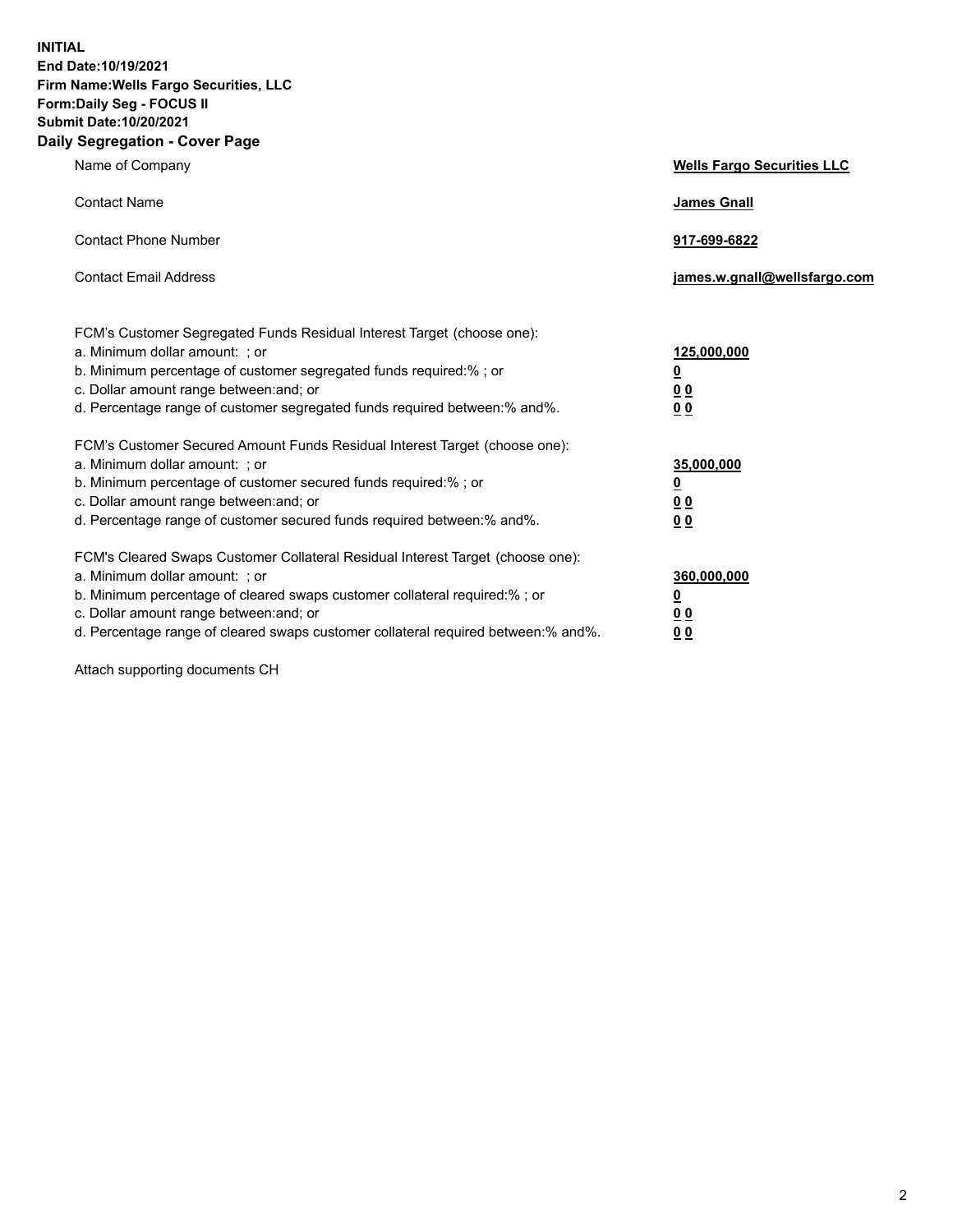**INITIAL End Date:10/19/2021 Firm Name:Wells Fargo Securities, LLC Form:Daily Seg - FOCUS II Submit Date:10/20/2021**

## **Daily Segregation - Secured Amounts**

|     | Foreign Futures and Foreign Options Secured Amounts                                                        |                                    |
|-----|------------------------------------------------------------------------------------------------------------|------------------------------------|
|     | Amount required to be set aside pursuant to law, rule or regulation of a foreign                           | $0$ [7305]                         |
|     | government or a rule of a self-regulatory organization authorized thereunder                               |                                    |
| 1.  | Net ledger balance - Foreign Futures and Foreign Option Trading - All Customers                            |                                    |
|     | A. Cash                                                                                                    | 270,527,022 [7315]                 |
|     | B. Securities (at market)                                                                                  | 208,101,765 [7317]                 |
| 2.  | Net unrealized profit (loss) in open futures contracts traded on a foreign board of trade                  | 71,318,606 [7325]                  |
| 3.  | Exchange traded options                                                                                    |                                    |
|     | a. Market value of open option contracts purchased on a foreign board of trade                             | 1,438,653 [7335]                   |
|     | b. Market value of open contracts granted (sold) on a foreign board of trade                               | -296,059 [7337]                    |
| 4.  | Net equity (deficit) (add lines 1. 2. and 3.)                                                              | 551,089,987 [7345]                 |
| 5.  | Account liquidating to a deficit and account with a debit balances - gross amount                          | 10,275,224 [7351]                  |
|     | Less: amount offset by customer owned securities                                                           | -10,208,470 [7352] 66,754 [7354]   |
| 6.  | Amount required to be set aside as the secured amount - Net Liquidating Equity                             | 551, 156, 741 [7355]               |
|     | Method (add lines 4 and 5)                                                                                 |                                    |
| 7.  | Greater of amount required to be set aside pursuant to foreign jurisdiction (above) or line                | 551,156,741 [7360]                 |
|     | 6.                                                                                                         |                                    |
|     | FUNDS DEPOSITED IN SEPARATE REGULATION 30.7 ACCOUNTS                                                       |                                    |
| 1.  | Cash in banks                                                                                              |                                    |
|     | A. Banks located in the United States                                                                      | 149,579,452 [7500]                 |
|     | B. Other banks qualified under Regulation 30.7                                                             | 39,236,513 [7520] 188,815,965      |
|     |                                                                                                            | [7530]                             |
| 2.  | Securities                                                                                                 |                                    |
|     | A. In safekeeping with banks located in the United States                                                  | 136,148,060 [7540]                 |
|     | B. In safekeeping with other banks qualified under Regulation 30.7                                         | 0 [7560] 136,148,060 [7570]        |
| 3.  | Equities with registered futures commission merchants                                                      |                                    |
|     | A. Cash                                                                                                    | -4,023,470 [7580]                  |
|     | <b>B.</b> Securities                                                                                       | 91,965,325 [7590]                  |
|     | C. Unrealized gain (loss) on open futures contracts                                                        | 46,641,672 [7600]                  |
|     | D. Value of long option contracts                                                                          | 1,438,653 [7610]                   |
|     | E. Value of short option contracts                                                                         | -296,059 [7615] 135,726,121 [7620] |
| 4.  | Amounts held by clearing organizations of foreign boards of trade                                          |                                    |
|     | A. Cash                                                                                                    | $0$ [7640]                         |
|     | <b>B.</b> Securities                                                                                       | $0$ [7650]                         |
|     | C. Amount due to (from) clearing organization - daily variation                                            | $0$ [7660]                         |
|     | D. Value of long option contracts                                                                          | $0$ [7670]                         |
|     | E. Value of short option contracts                                                                         | 0 [7675] 0 [7680]                  |
| 5.  | Amounts held by members of foreign boards of trade                                                         |                                    |
|     | A. Cash                                                                                                    | -22,701,808 [7700]                 |
|     | <b>B.</b> Securities                                                                                       | 200,098,230 [7710]                 |
|     | C. Unrealized gain (loss) on open futures contracts                                                        | 3,668,115 [7720]                   |
|     | D. Value of long option contracts                                                                          | $0$ [7730]                         |
|     | E. Value of short option contracts                                                                         | 0 [7735] 181,064,537 [7740]        |
| 6.  | Amounts with other depositories designated by a foreign board of trade                                     | 0 [7760]                           |
| 7.  | Segregated funds on hand                                                                                   | $0$ [7765]                         |
| 8.  | Total funds in separate section 30.7 accounts                                                              | 641,754,683 [7770]                 |
| 9.  | Excess (deficiency) Set Aside for Secured Amount (subtract line 7 Secured Statement<br>Page 1 from Line 8) | 90,597,942 [7380]                  |
| 10. | Management Target Amount for Excess funds in separate section 30.7 accounts                                | 35,000,000 [7780]                  |

- 
- 11. Excess (deficiency) funds in separate 30.7 accounts over (under) Management Target **55,597,942** [7785]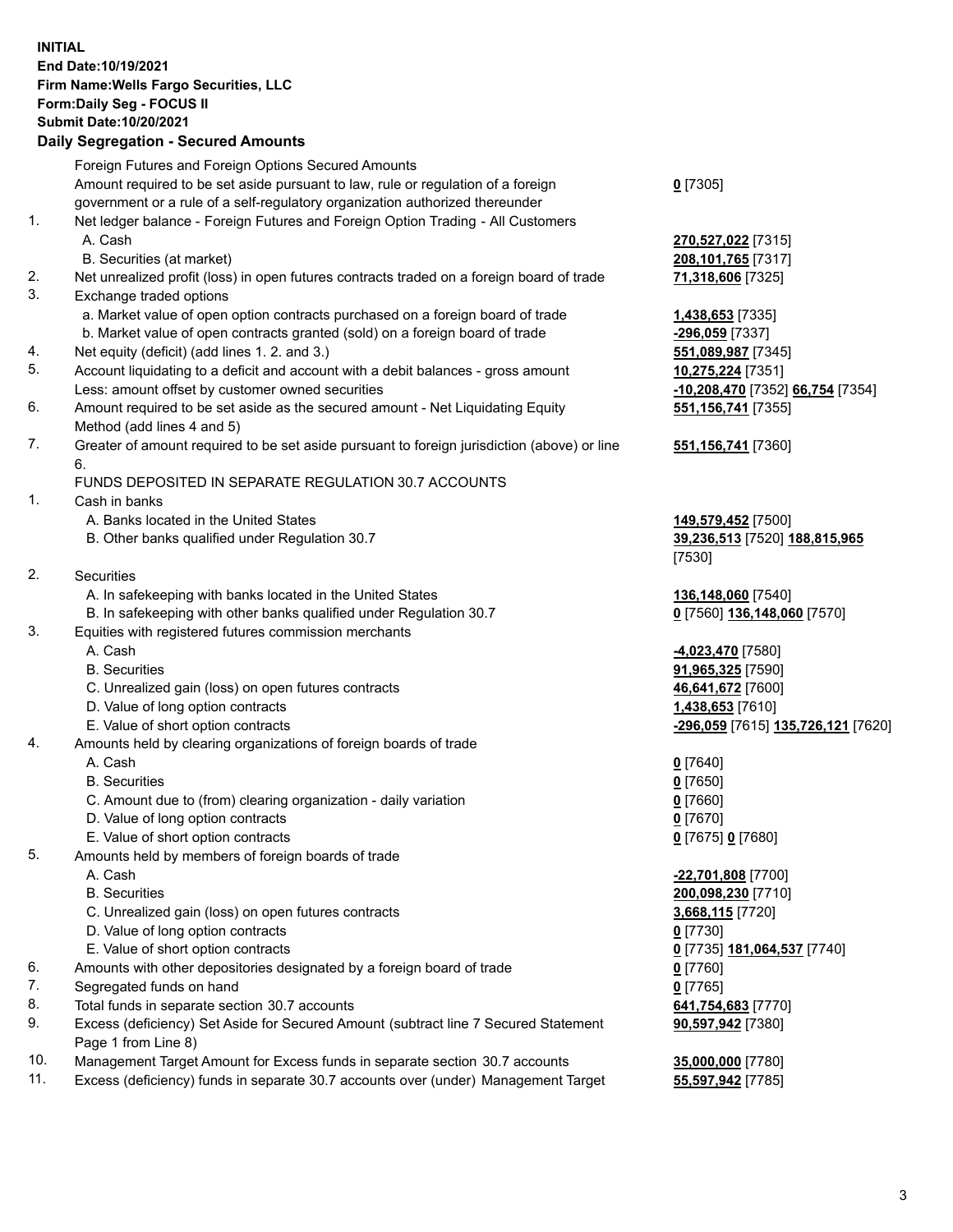**INITIAL End Date:10/19/2021 Firm Name:Wells Fargo Securities, LLC Form:Daily Seg - FOCUS II Submit Date:10/20/2021 Daily Segregation - Segregation Statement** SEGREGATION REQUIREMENTS(Section 4d(2) of the CEAct) 1. Net ledger balance A. Cash **3,785,005,254** [7010] B. Securities (at market) **1,753,937,250** [7020] 2. Net unrealized profit (loss) in open futures contracts traded on a contract market **-360,597,919** [7030] 3. Exchange traded options A. Add market value of open option contracts purchased on a contract market **2,285,668,304** [7032] B. Deduct market value of open option contracts granted (sold) on a contract market **-2,254,952,568** [7033] 4. Net equity (deficit) (add lines 1, 2 and 3) **5,209,060,321** [7040] 5. Accounts liquidating to a deficit and accounts with debit balances - gross amount **88,272,060** [7045] Less: amount offset by customer securities **-88,262,085** [7047] **9,975** [7050] 6. Amount required to be segregated (add lines 4 and 5) **5,209,070,296** [7060] FUNDS IN SEGREGATED ACCOUNTS 7. Deposited in segregated funds bank accounts A. Cash **144,949,538** [7070] B. Securities representing investments of customers' funds (at market) **680,310,756** [7080] C. Securities held for particular customers or option customers in lieu of cash (at market) **94,802,219** [7090] 8. Margins on deposit with derivatives clearing organizations of contract markets A. Cash **2,776,700,894** [7100] B. Securities representing investments of customers' funds (at market) **299,488,819** [7110] C. Securities held for particular customers or option customers in lieu of cash (at market) **1,659,135,031** [7120] 9. Net settlement from (to) derivatives clearing organizations of contract markets **24,336,505** [7130] 10. Exchange traded options A. Value of open long option contracts **2,285,668,304** [7132] B. Value of open short option contracts **-2,254,952,568** [7133] 11. Net equities with other FCMs A. Net liquidating equity **0** [7140] B. Securities representing investments of customers' funds (at market) **0** [7160] C. Securities held for particular customers or option customers in lieu of cash (at market) **0** [7170] 12. Segregated funds on hand **0** [7150] 13. Total amount in segregation (add lines 7 through 12) **5,710,439,498** [7180] 14. Excess (deficiency) funds in segregation (subtract line 6 from line 13) **501,369,202** [7190] 15. Management Target Amount for Excess funds in segregation **125,000,000** [7194]

16. Excess (deficiency) funds in segregation over (under) Management Target Amount Excess

**376,369,202** [7198]